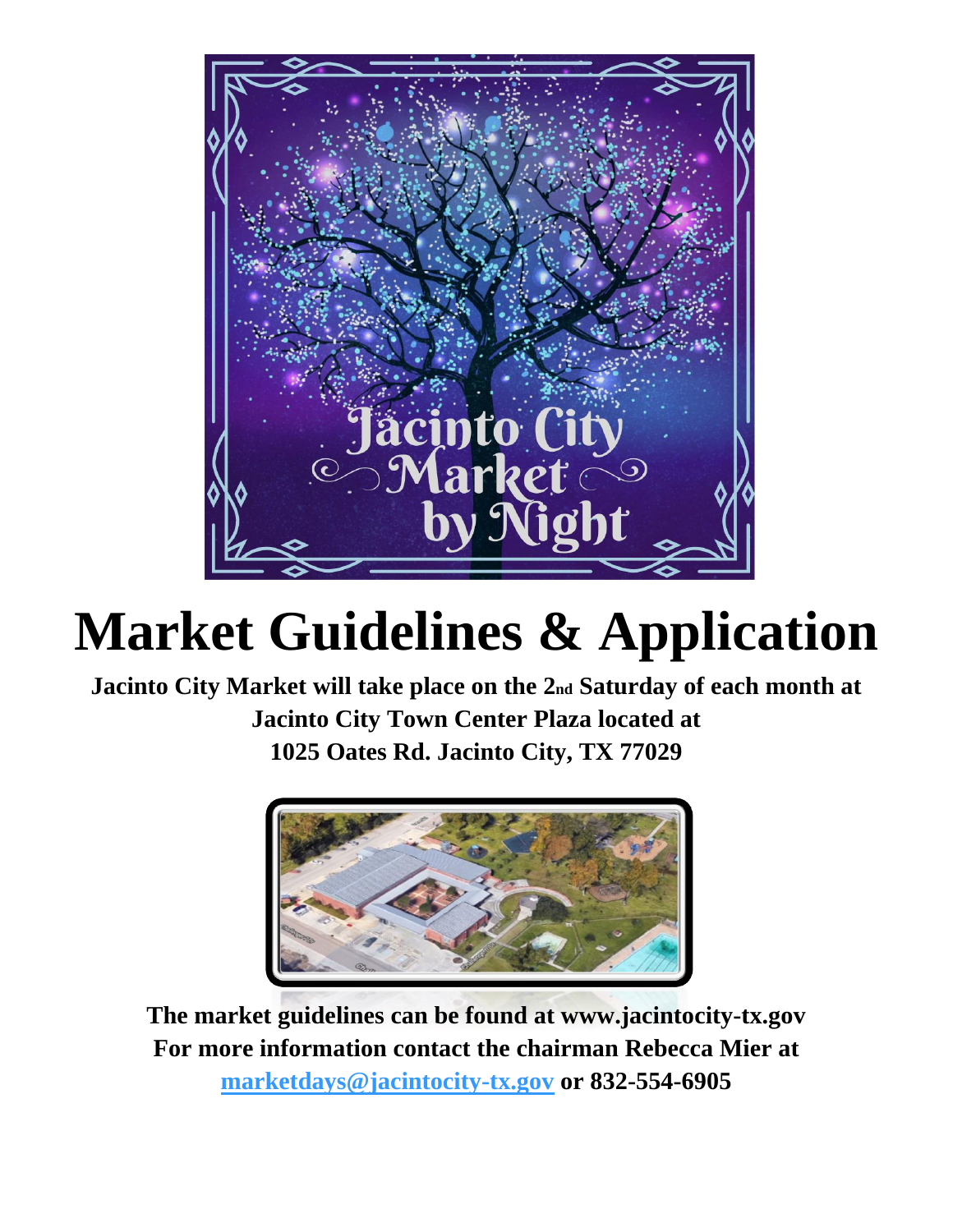# **Market Guidelines**

### *Vision*

The City of Jacinto City is committed to providing a local venue to help create and foster a healthy community.

#### *Mission*

Jacinto City Market is located at the Jacinto City Town Center plaza and encourages a healthy community through providing the community with direct access to local producers. As well as offering support local consumers, farmers, artists, and entrepreneurs.

## *Definition of Vendor Categories*

**Farmers:** Fruits, vegetables, herbs, flowers, other agricultural and horticultural products. Honey sales are included.

**Cottage Food:** The Jacinto City Market will observe the "Cottage Food" regulations defined by the Texas Department of State Health Services. Please read the attachment "Cottage Food Production Operation" for further information or visit [http://www.dshs.state.tx.us/foodestablishments/cottagefood/faq.aspx.](http://www.dshs.state.tx.us/foodestablishments/cottagefood/faq.aspx) **Limited spaces available.**

**Backyard Gardener**: Local residents with seasonal produce from their backyard may participate in a community booth at no charge. Gardeners must contact Market Chairman - Rebecca Mier at [Marketdays@jacintocity-tx.gov](mailto:Marketdays@jacintocity-tx.gov) or (832) 554-6905. **Limited spaces available.**

**Artisan/Craft Vendors:** Handmade goods produced by vendor. **Limited spaces available.**

**Green/Sustainable Living Products:** Vendors with items that encourage self-sustainable living and green practices may participate in the market on a first come-first serve basis by reservation in advance. (Example: "Green" household cleaners, rain barrels, compost, etc.)

**Non-profit Entities/Community Organizations:** A 501(c)(3) non-profit organization may participate in the market at no charge on a first come-first serve basis by reservation in advance.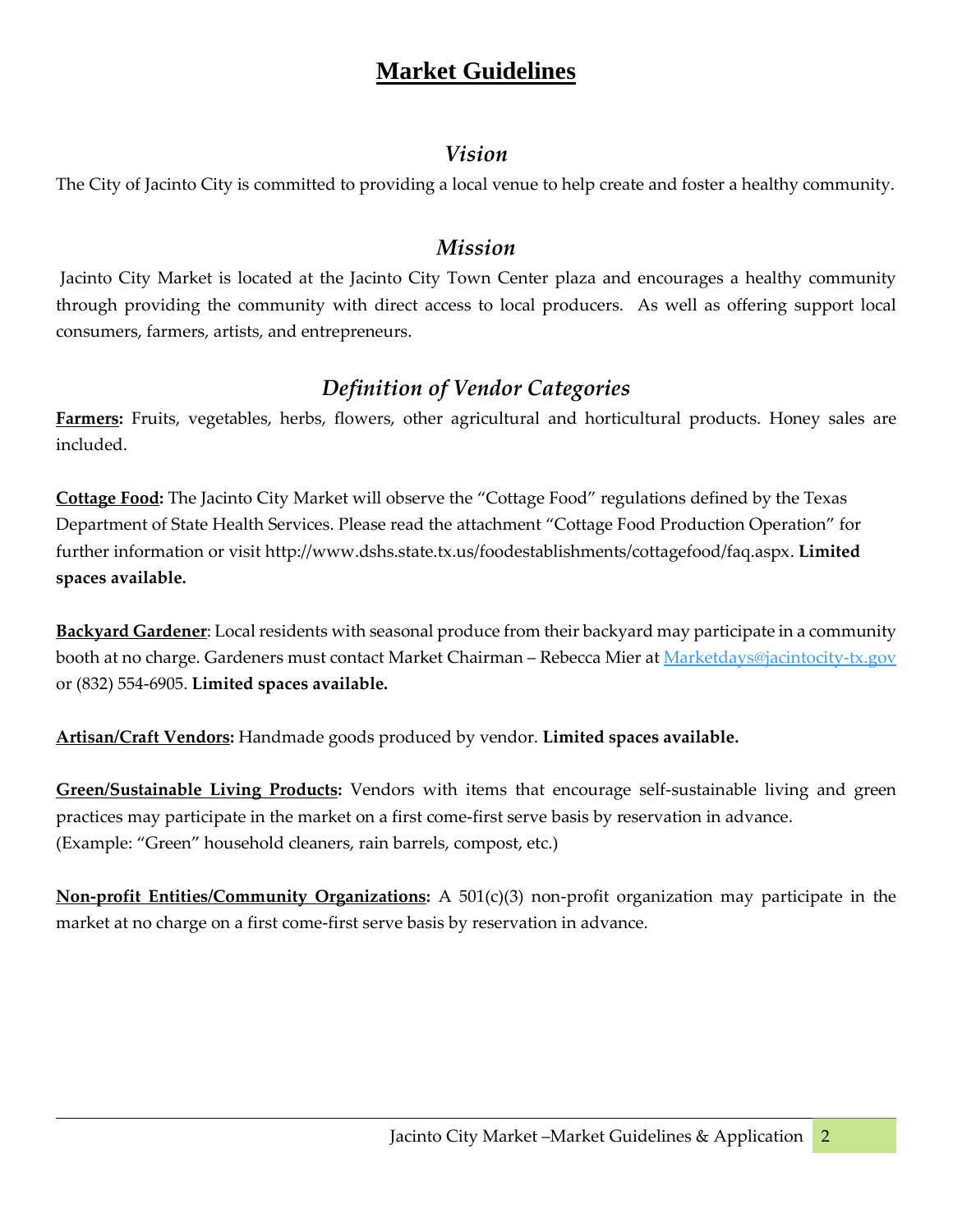#### **1. Market Procedure**

- a. General Requirements:
	- i. All vendors must comply with all applicable city, county, state, and federal health regulations and permits at all times. It is each vendor's responsibility to provide current copies to Market Management as well as to keep copies at the market to be available for inspection by government/ municipality officials.
	- ii. Vendors within a 150-mile radius will be accepted to participate in the Jacinto City Market.
	- iii. The vendor must be knowledgeable about the product, how it is used, grown or produced and be able to clearly communicate to customers.
	- iv. Vendors must represent their products in honest and non-deceptive manner at all times, both in written form on signs and in oral form during conversation.
	- v. Every vendor should be prepared for all types of weather including cover for rain or sun and weights for winds. No refunds or decrease in fees will be given because of inclement weather or lack of business due to the weather.
	- vi. Cancellation: Vendors are required to send a written cancellation by e-mail to marketdays@jacintocity-tx.gov or in person at 1301 Mercury Dr, Jacinto City, TX 77029, Monday-Friday, 8am-5pm two weeks prior before the next upcoming Jacinto City Market. Vendors not cancelling two weeks prior will not be able to return to the market as a vendor two consecutive market dates. Exception to the rule will be made on an individual basis.
	- vii. Liability insurance for all vendors is strongly recommended.
- b. Farmers/ Local Backyard Gardeners:
	- i. Farmers and Local Backyard Gardeners are responsible for cleaning produce before displaying them.
	- ii. No reselling allowed.
	- iii. Vendors with fruits and vegetables labeled as organic must carry the USDA organic seal. Vendors must show proof of the USDA organic certification. Guidelines are available at [www.ams.usda.gov/nop/nop/standards.html.](http://www.ams.usda.gov/nop/nop/standards.html)
	- iv. Any produce left overs need to be removed from city property after the Market event is closed.
	- v. Sales price of the displayed produce must be visible and easy to read for the customer.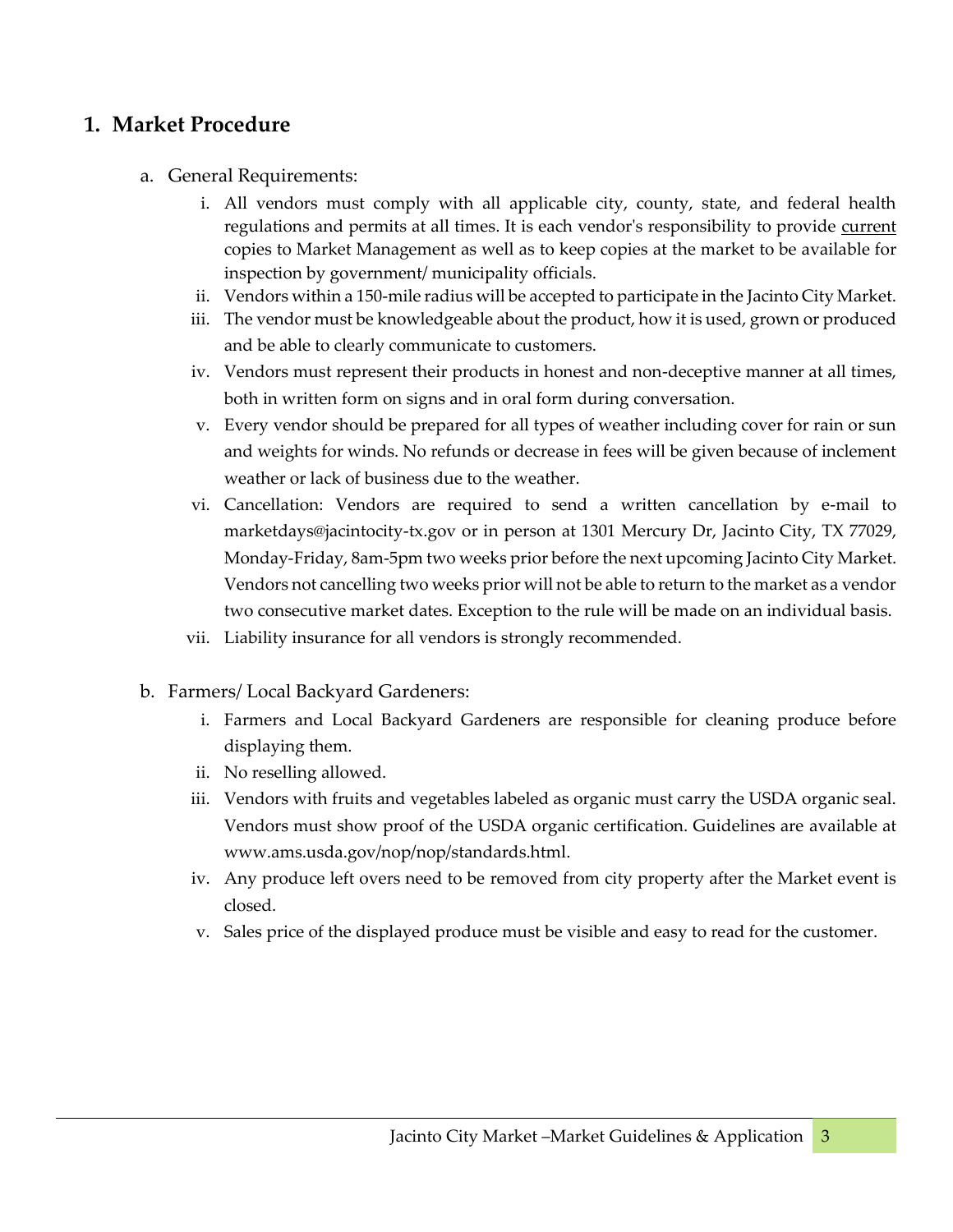- c. Honey Sales:
	- i. Honey for wholesale or over the internet must be processed and properly labeled by an entity that has a food manufacturer's license. Please visit <http://dshs.texas.gov/foods/forms.aspx> for more information.
	- ii. Exemptions: "Small honey producers", defined as a beekeeper that:
		- 1. Produces less than 2500 pounds of honey each year.
		- 2. Sells the honey personally or honey is sold by an immediate family member.
		- 3. Honey must be produced from a hive that is located in Texas and owned and managed by that beekeeper.
		- 4. Delivers the honey or honeycomb to the consumer or sells it directly to the consumer at the beekeeper's home, another designated location or at a farmer's market, a farm stand or a municipal, county or nonprofit fair, festival or event.
		- 5. In addition to standard required labeling (name of the product, net weight statement and name and address of business) all containers must have an additional statement, "Bottled or packaged in a facility not inspected by the Texas Department of State Health Services".
		- 6. Honey producers that do not meet the definition of "small honey producer" as outlined in Senate Bill 1766 will have to license as a food manufacturer and will be subjected to regulation under the Current Good Manufacturing Practices (GMPs).
- d. Cottage Food Vendors:
	- i. A vendor who operates a cottage food production operation must successfully complete a basic food safety education or training program for food handlers accredited under [Health and Safety Code, Chapter 438\(D\)](http://www.statutes.legis.state.tx.us/Docs/HS/htm/HS.438.htm#D) by January 1, 2014. Please find attached a list of contacts regarding the food handler training.
	- ii. Vendors with products labeled as organic must carry the USDA organic seal. Vendors must show proof of the USDA organic certification. Guidelines are available at [www.ams.usda.gov/nop/nop/standards.html.](http://www.ams.usda.gov/nop/nop/standards.html)
	- iii. Foods sold by a cottage food production operation must be packaged and labeled. The food must be packaged in a manner that prevents product contamination, except for foods that are too large and or bulky for conventional packaging. The labeling information for foods that are not packaged must be provided to the consumer on an invoice or receipt. The label must include:
		- 1. The name and address of the cottage food production operation.
		- 2. The common or usual name of the product, if a food is made with a major food allergen, such as eggs, nuts, soy, peanuts, milk or wheat that ingredient must be listed on the label.
		- 3. A statement: "This food is made in a home kitchen and is not inspected by the Department of State Health Services or a local health department."
		- 4. The labels must be legible.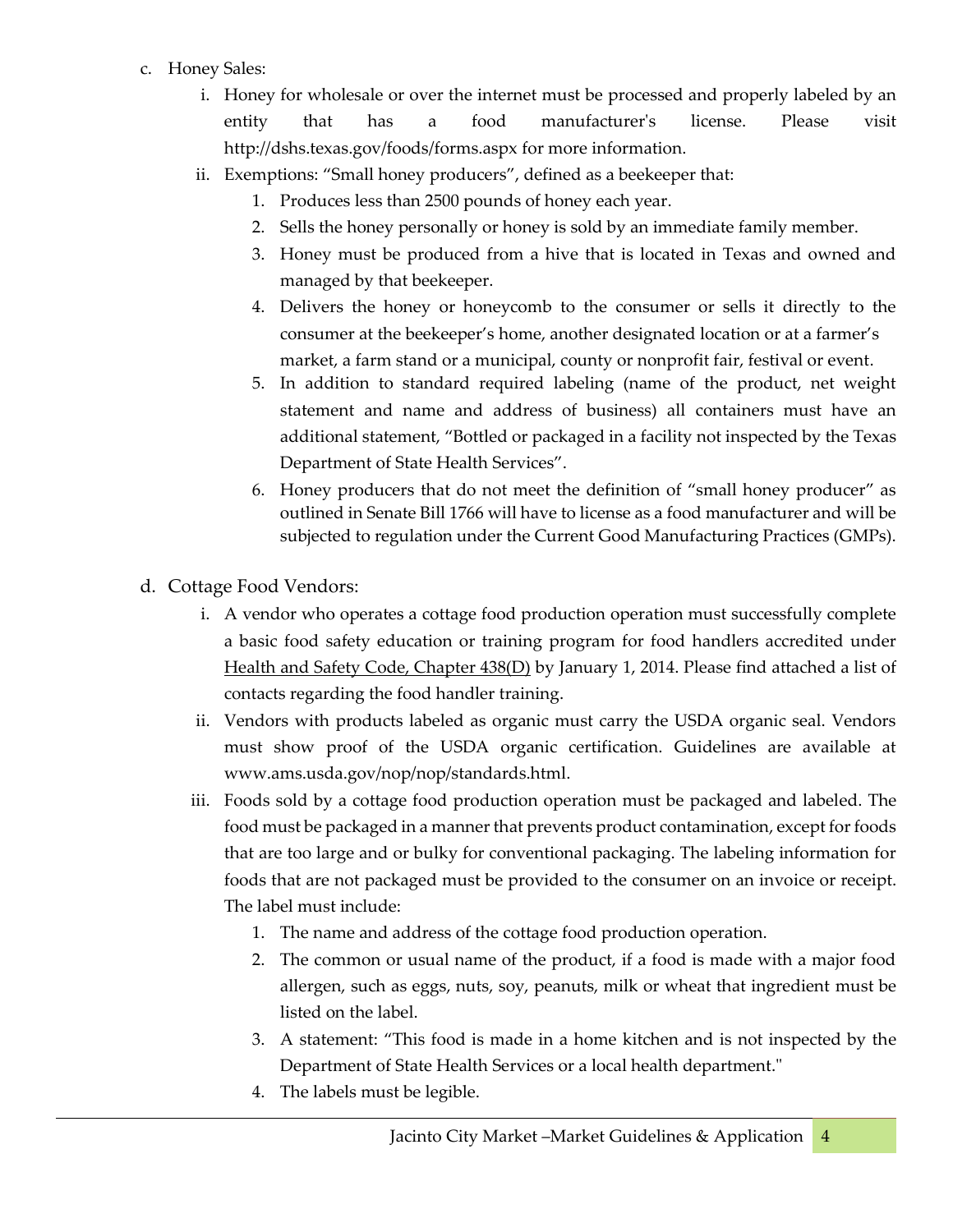- iv. No reselling allowed.
- e. Artisan/Craft Vendors:
	- i. Artisan/Craft vendors will be positioned around the plaza unless otherwise announced by the Market Chairman.
	- ii. Artisan/Craft vendors may not sell agricultural or cottage food products at the same booth. An additional booth in the produce and cottage food products area may be requested.
	- iii. All items must be handmade by the vendor.
- f. Behavior:
	- i. Vendors must conduct themselves in a courteous and professional manner. Vendors must treat all customers, staff, and fellow vendors with respect at all times. If the vendor / agent manning the booth is found not to be attentive to customers, notice will be given to the vendor and corrective measures may be taken.
	- ii. No loud or aggressive promotion is permitted. Radios or stereos may only be operated with the permission of the management.
	- iii. No smoking is permitted within the Market event area. No consumption of alcoholic beverages or illegal drugs is allowed.
- g. Set-up:
	- i. Each vendor is entitled to a  $10'x10'$  space. All shelters or canopies must be straight-legged and be attached to weights to hold down the tent. Vendors must restrict merchandise and tables to within designated booth space unless authorized by management.
	- ii. Vendors will be allowed to enter the event area traveling (West bound on Challenger 7 and entering in the circular drive way). Once unloaded, we ask all vendors to park in the parking lot off Oates Rd.
	- iii. All vehicles must be removed from the event area with vendors set up  $\&$  ready to sell 30 minutes prior to opening (8:00am-Day Market or 5:00pm-Night Market). Vendors must leave promptly after closing (1:00pm-Day Market **or** 9:00pm-Night Market) unless otherwise approved by the Market Chairman. No selling before 8:00am-Day Market or 5:00pm-Night Market and no tear down before 1:00pm-Day Market **or** 9:00pm-Night Market.
	- iv. Vendors need to provide their own tables, tents and chairs. Each vendor is responsible for their booth set up/ tear down. All produce must be under a covered area.
	- v. All items whenever possible should be displayed off the ground.
	- vi. Vendors are responsible to clean produce prior to selling.
	- vii. Vendors may request use the 110V outlets located in the plaza for small items such as desk fans, but need to notify the Market Chairman if larger items need power access.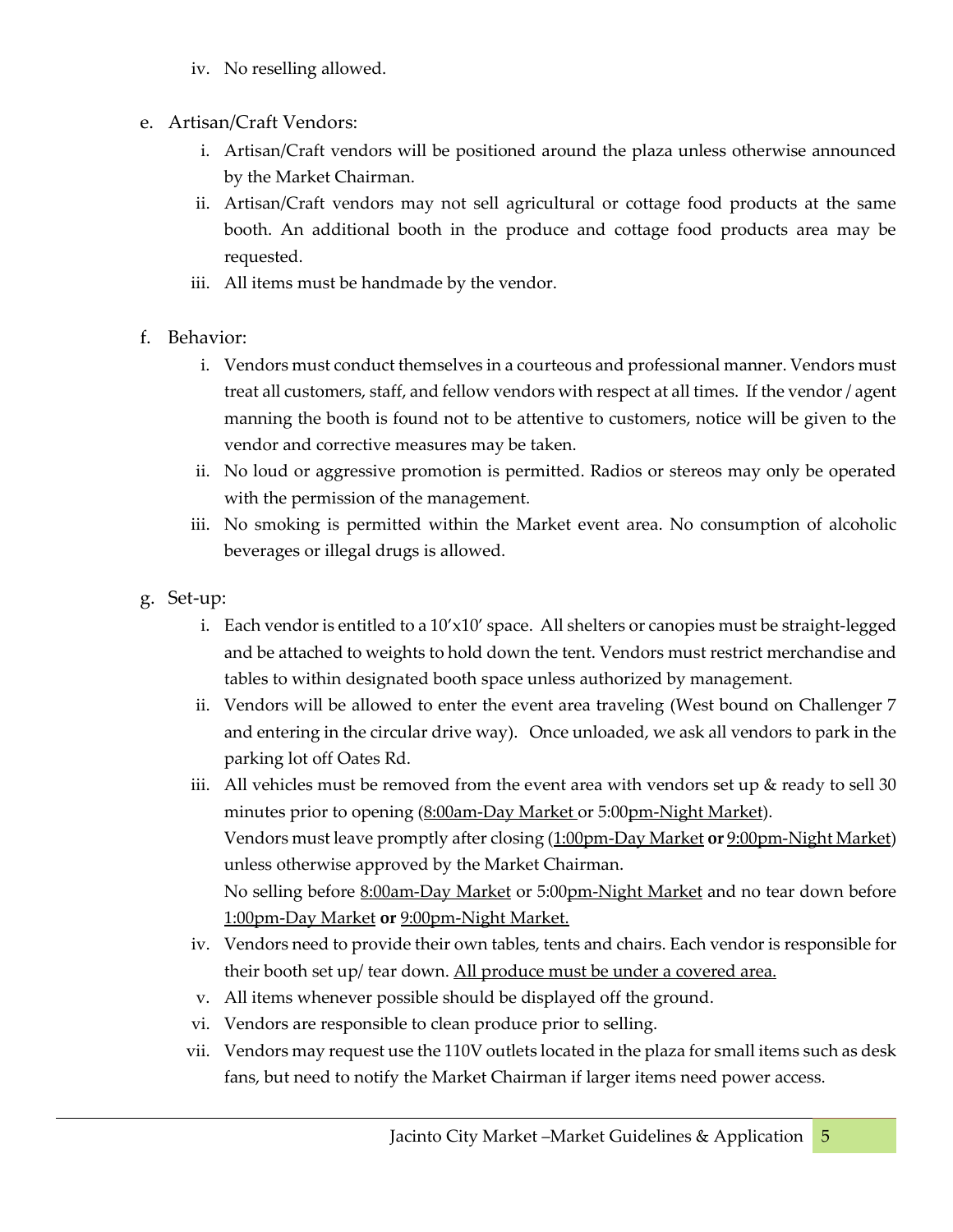- viii. Vendors must keep their space and their equipment in a clean, safe, and hazard-free condition. At the end of market, each vendor must leave their selling area clean, with all trash removed.
- h. Food Sampling
	- All vendors wishing to provide samples must:
		- i. Distribute the samples in a sanitary manner.
		- ii. Wash any produce intended for sampling with potable water to remove any visible dirt or contamination.
		- iii. Wear clean, disposable plastic gloves or observe proper hand washing techniques at all times while handling the samples.
		- iv. Use smooth, nonabsorbent, and easily cleaned (i.e. metal or plastic) utensils and cutting surfaces for cutting samples, or use disposable utensils and cutting surfaces.

## **2. Tax Permit Requirements**

- a. Sales Tax:
	- i. Vendors must comply by all tax permit guidelines. Each vendor is responsible for reporting all taxable sales to the state comptroller's office. For any questions regarding sales tax permits, please contact the office of the comptroller of public accounts at 1-800- 252-5555 or visit the website comptroller.texas.gov.

## **3. Photo/Video/Audio Release**

- a. Definitions:
	- i. From here on out in this Clause (3. Photo/Video/Audio Release) *I*, *my* and *any reference to self*, identifies the applying vendor/business. From here on out in this Clause (3. Photo/Video/Audio Release) *Jacinto City Market* identifies Jacinto City Market under all assumed names such as Jacinto City Market Days, Jacinto City Market by Night and Jacinto City Market.
- b. Permission:
	- i. For good and valuable consideration. The receipt of which is hereby acknowledged, I hereby grant Jacinto City Market permission to use my likeness in a photograph in any and all of its' publications, including but not limited to all of Jacinto City Market's printed and digital publications. I understand and agree that any photograph using my likeness will become property of Jacinto City Market and will not be returned.
	- ii. I acknowledge that since my participation with Jacinto City Market is voluntary, I will receive no financial compensation.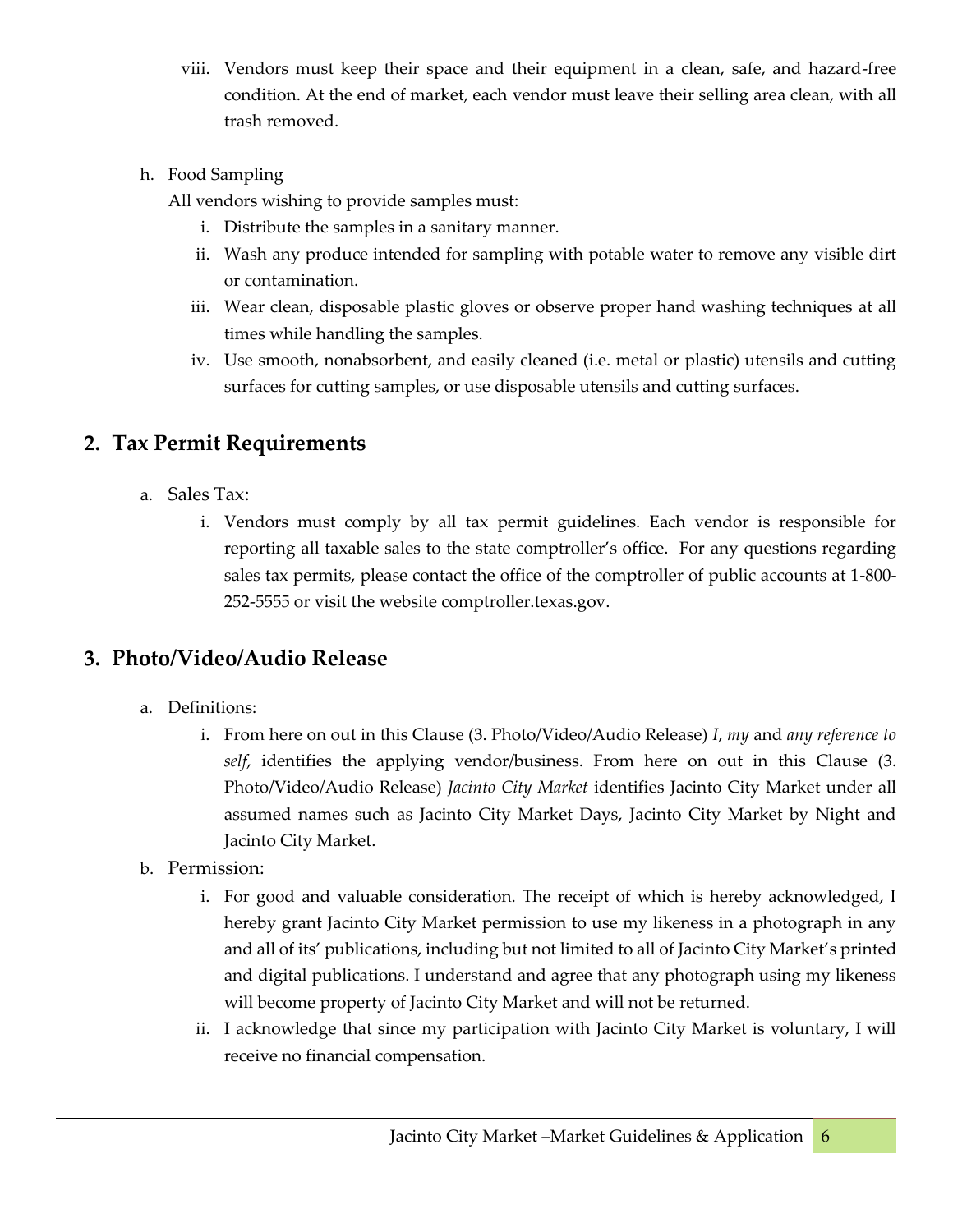- iii. I hereby irrevocably authorize Jacinto City Market to edit, alter, copy, exhibit, publish or distribute these photos for purposes of publicizing Jacinto City Market's events or for any other related, lawful purpose. In addition, I waive the right to inspect or approve the finished product, including written or electronic copy, wherein my likeness appears. Additionally, I waive any right to royalties or other compensation arising out of, or related to, the use of photograph.
- iv. I hereby hold harmless and release and forever discharge Jacinto City Market from all claims, demands, and causes of action which I, my heirs, representatives, executors, administrators, or any other persons acting on my behalf or on behalf of my business have or may have by reason of this authorization.